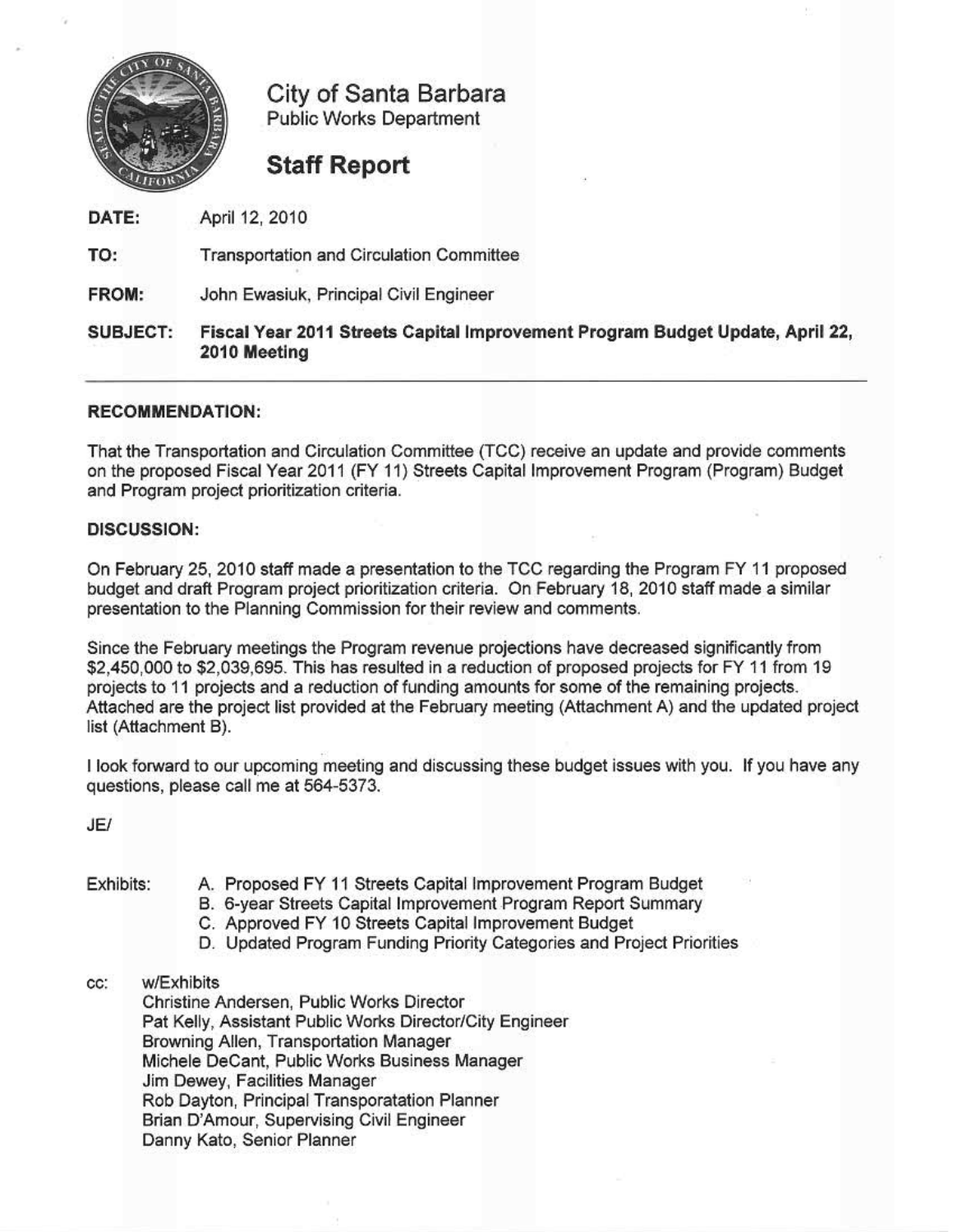| 2/18/10                                       |                                                      |                                         |                |                                         |    |           |
|-----------------------------------------------|------------------------------------------------------|-----------------------------------------|----------------|-----------------------------------------|----|-----------|
|                                               | <b>Project Name</b>                                  | <b>Utility User Tax</b><br><b>Funds</b> |                | <b>Measure A Funds Total City Funds</b> |    |           |
|                                               | <b>IN THE REPORT OF STATE</b>                        |                                         |                |                                         |    |           |
| Cota Street Bridge Replacement                |                                                      | S<br>75,000                             | \$             |                                         | \$ | 75,000    |
| Ortega Street Bridge Replacement              |                                                      | \$                                      | \$             | 75,000                                  | \$ | 75.000    |
| Mason Street Bridge Replacement               |                                                      | $\mathfrak{F}$<br>125,000               | $\sqrt{3}$     |                                         | \$ | 125,000   |
| Bridge Preventive Maintenance Program         |                                                      | S<br>50,000                             | S              |                                         | \$ | 50,000    |
| Pavement Maintenance Program                  |                                                      | s<br>800,000                            | \$             |                                         | s  | 800,000   |
| Pavement Maintenance Program                  |                                                      | S<br>е                                  | \$             | 100,000                                 | \$ | 100,000   |
| Streets Infrastructure Management             |                                                      | \$<br>150,000                           | $\mathfrak{s}$ | а                                       | \$ | 150,000   |
|                                               | 101 Operational Improvements - Caltrans Coordination | $\overline{\mathbf{3}}$<br>50,000       | S.             | E                                       | \$ | 50,000    |
|                                               | Drainage System Maintenance/Improvement Program      | <sub>S</sub><br>75,000                  | S              | в                                       | \$ | 75,000    |
| Sidewalk Maintenance                          |                                                      | Ŝ                                       | S              | 250,000                                 | \$ | 250,000   |
| Laguna Pump Station Repairs                   |                                                      | S<br>50,000                             | $\sqrt{3}$     |                                         | \$ | 50,000    |
| Traffic Signal Maintenance Program            |                                                      | $\sqrt[6]{2}$<br>75,000                 | S.             |                                         | \$ | 75,000    |
|                                               |                                                      | $\mathbf{s}$<br>1,450,000               | S              | 425,000                                 | \$ | 1,875,000 |
|                                               |                                                      |                                         |                |                                         |    |           |
| Sidewalk Infill                               |                                                      | S<br>н                                  | \$             | 75,000                                  | S  | 75,000    |
| Sidewalk Access Ramps                         |                                                      | \$                                      | \$             | 50,000                                  | \$ | 50.000    |
| Lower Mission Creek Flood Control Channel     |                                                      | \$<br>50,000                            | S              | ÷                                       | \$ | 50,000    |
|                                               | Cliff Drive @ Las Positas Intersection Improvements  | \$<br>50,000                            | S              | в                                       | \$ | 50,000    |
|                                               |                                                      | S<br>100,000                            | \$             | 125,000                                 | \$ | 225,000   |
|                                               |                                                      |                                         |                |                                         |    |           |
| Pedestrian Refuge Island Program              |                                                      | \$<br>25,000                            | 5              |                                         | \$ | 25,000    |
| Carrillo at Anacapa Intersection Improvements |                                                      | \$<br>50,000                            | \$             |                                         | \$ | 50,000    |
| Traffic Signal Operational Upgrades           |                                                      | \$<br>100,000                           | S              | t.                                      | \$ | 100,000   |
|                                               | De la Vina at Figueroa Intersection Improvements     | \$<br>50,000                            | S              | 30                                      | \$ | 50,000    |
| Traffic Safety Education Program              |                                                      | \$<br>100,000                           | S              |                                         | \$ | 100,000   |
|                                               | Bicycle Transportation Account (Matching Funds)      | S<br>25,000                             | $\mathbb{S}$   |                                         | s  | 25,000    |
|                                               |                                                      | \$<br>350,000                           | \$             | ٥                                       | \$ | 350,000   |
|                                               |                                                      |                                         |                |                                         |    |           |
|                                               |                                                      | \$<br>1,900,000                         | $\mathbf{s}$   | $550,000$ \$                            |    | 2,450,000 |

Ġ.

Ŧ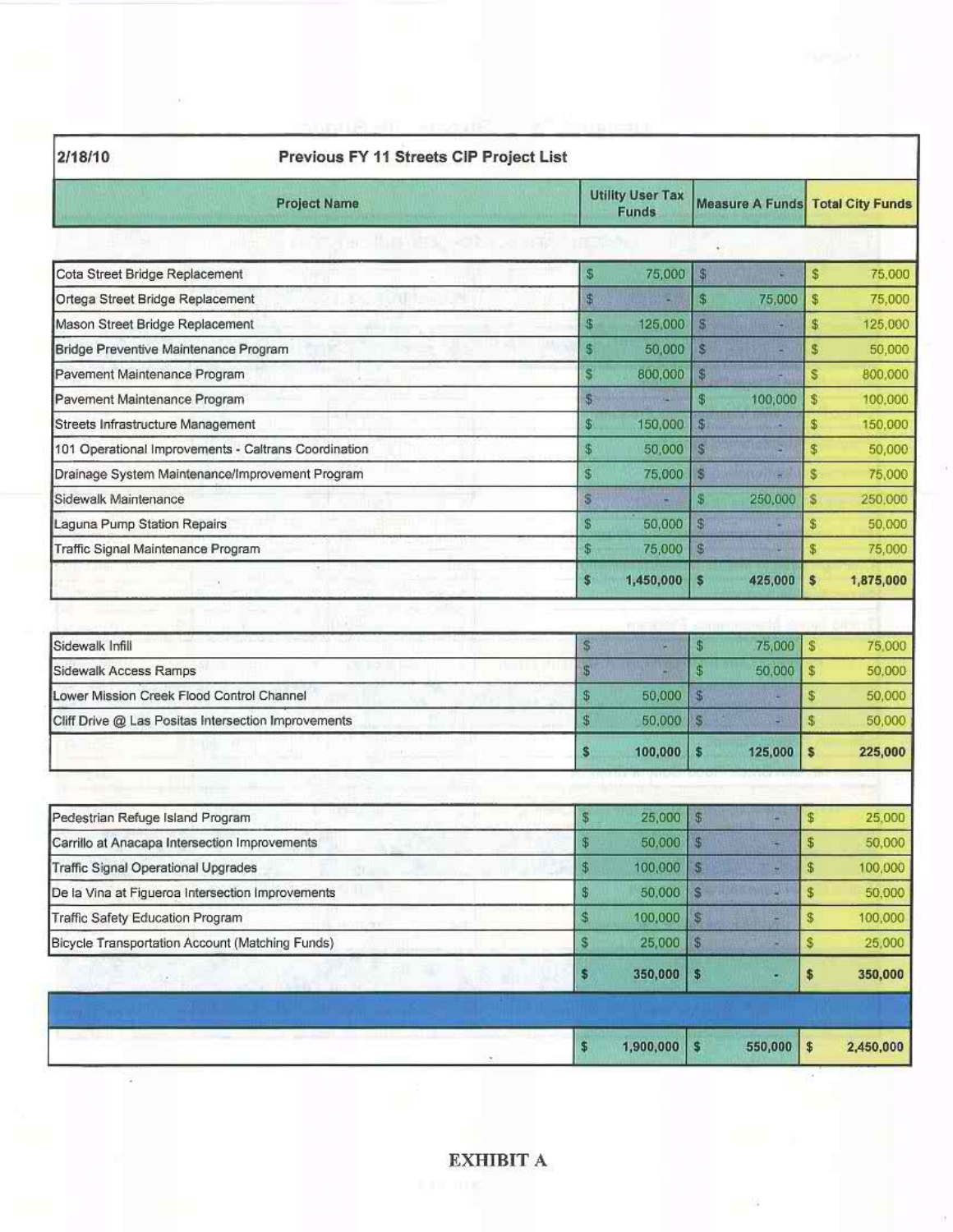# Updated FY11 Streets CIP Budget

| STREETS CAPITAL PROPOSED BUDGET FY 11                |              |                  |              |                                  |             |                         |  |  |
|------------------------------------------------------|--------------|------------------|--------------|----------------------------------|-------------|-------------------------|--|--|
| <b>Project Name</b>                                  |              | Budget UUT (331) |              | <b>Budget Measure</b><br>A (342) |             | <b>Total City Funds</b> |  |  |
| <b>MAINTAIN EXISTING INFRASTRUCTURE</b>              |              |                  |              |                                  |             |                         |  |  |
| Mason Street Bridge Replacement                      | S            | 100,000          | S            |                                  | S           | 100,000                 |  |  |
| Bridge Preventive Maintenance Program                | S.           | 75,000           | $\mathbb{S}$ |                                  | \$          | 75,000                  |  |  |
| Pavement Maintenance Program                         | $\mathbb{S}$ | 676,917          | S            |                                  | \$          | 676,917                 |  |  |
| - 1<br>Pavement Maintenance Program                  | \$           | р                | \$           | 387,778                          | $$^{\circ}$ | 387,778                 |  |  |
| Streets Infrastructure Management                    | \$           | 150,000          | \$           |                                  | S           | 150,000                 |  |  |
| 101 Operational Improvements - Caltrans Coordination | S            | 50,000           | S            |                                  | \$          | 50,000                  |  |  |
| Drainage System Maintenance/Improvement Program      | \$           | 100,000          | \$           |                                  | \$          | 100,000                 |  |  |
| Sidewalk Maintenance                                 | \$           |                  | \$           | 250,000                          | S           | 250,000                 |  |  |
| Traffic Signal Maintenance Program                   | \$           | 75,000           | S            |                                  | S           | 100,000                 |  |  |
| <b>TOTAL MAINTAIN EXISTING INFRASTRUCTURE</b>        | \$           | 1,226,917        | \$           | 637,778                          | \$          | 1,889,695               |  |  |
| <b>INFRASTRUCTURE IMPROVEMENTS</b>                   |              |                  |              |                                  |             |                         |  |  |
| Sidewalk Access Ramps                                | S            |                  | \$           | 50,000                           | \$          | 50,000                  |  |  |
| Lower Mission Creek Flood Control Channel            | $\mathbb{S}$ | 50,000           | S            | 믤                                | S           | 50,000                  |  |  |
| <b>TOTAL INFRASTRUCTURE IMPROVEMENTS</b>             | \$           | 50,000           | \$           | 50,000                           | \$          | 100,000                 |  |  |
| <b>SAFETY UPGRADES</b>                               |              |                  |              |                                  |             |                         |  |  |
| <b>Traffic Signal Operational Upgrades</b>           | \$           | 75,000           | \$           |                                  | \$          | 75,000                  |  |  |
| <b>TOTAL SAFETY UPGRADES</b>                         | S            | 75,000           | \$           |                                  | \$          | 75,000                  |  |  |
|                                                      |              |                  |              |                                  |             |                         |  |  |
| <b>GRANT TOTAL</b>                                   | \$           | 1,351,917        | \$           | 687,778                          | \$          | 2,064,695               |  |  |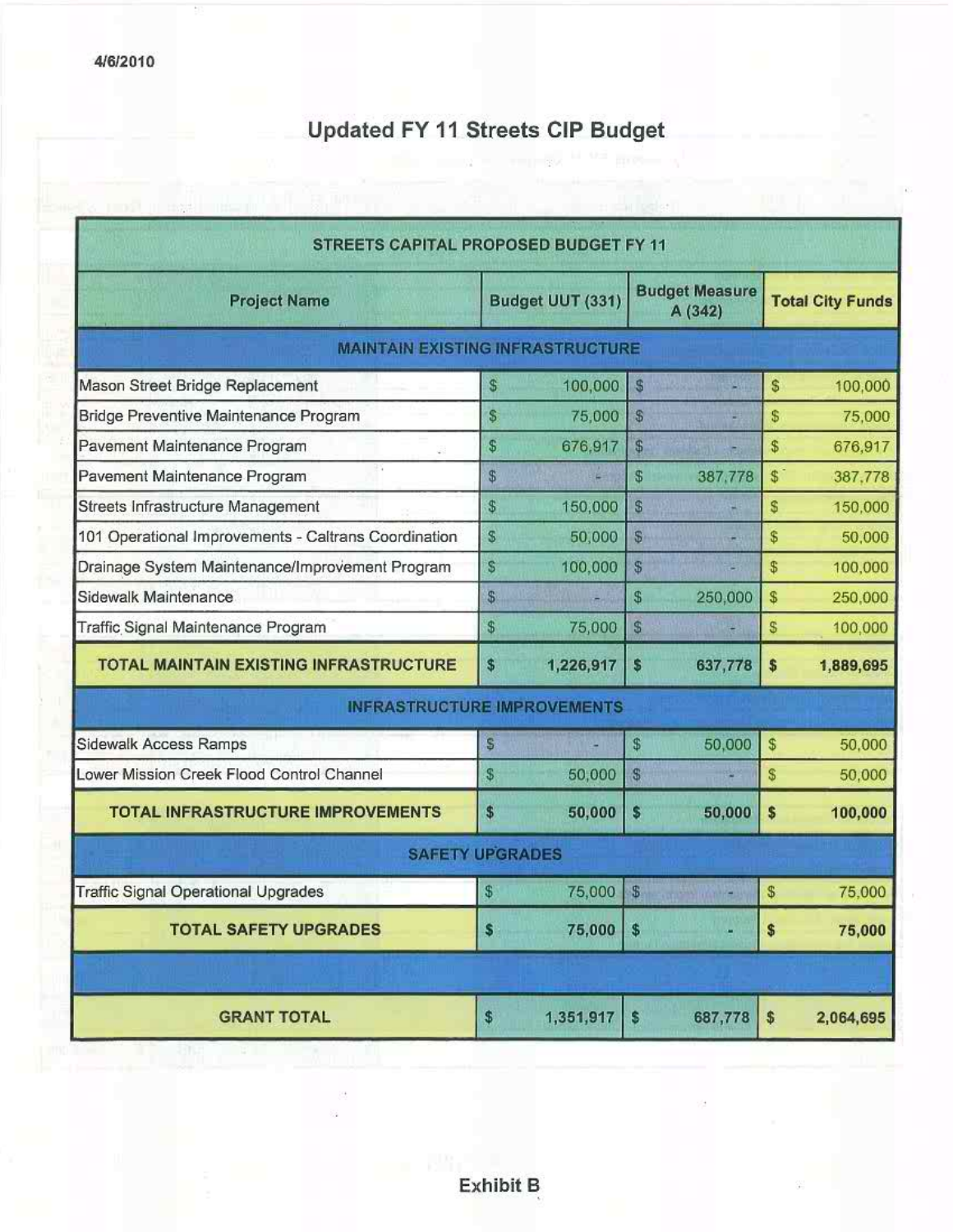### Program Funding Priority Categories and Proiect Priorities

### Streets Capital Improvement Program FY11 Budget February 0B, 2010

#### & Program Funding Priority Categories

- 1. Significant Consequences of Not Constructing or Deferring Work:
	- Pavement Maintenance Significant deferred cost to the City if pavement maintenance program is not appropriately funded.
	- Traffic Signal Maintenance Program Liability exposure if unfunded.
	- Sidewalk Maintenance Trip/fall liability exposure if unfunded.
	- Access Ramps Must comply with Americans with Disabilities Act requirements.

#### 2. Linear Consequences of not Constructing or Deferring Maintenance:

- Drainage System Maintenance Backlog of drainage improvements.
- Traffic Signal Operational Upgrades
- Sidewalk Infill
- Neighborhood Traffic Management Projects
- 3. Leverage Opportunity Projects
	- Ortega, Mason and Cota Bridges Approved for Highway Bridge Program funding (88.53% grant fund contribution for design, right of way and construction phases).
	- Chapala Bridge Seismic Upgrade Approved for HBP and Prop 1B Seismic Bridge funding.
	- Cliff Drive at Las Positas Intersection Improvements
	- Bicycle Improvement Program (Bicycle Transportation Account Grant)
- 4. Safety Projects
	- Carrillo at Anacapa Intersection Improvements
	- Traffic Safety Education Program
	- Traffic Signal Operational Upgrades
	- Pedestrian Retuge Island Program

#### B. Project Priorities

- I. Projects that will have significant consequences of not constructing, or deferring maintenance, such as significant deferred costs or obligatory improvements, are high priority; e.g., Pavement Maintenance and Access Ramps.
- 2. Generally, maintaining existing infrastructure before funding new improvements . is a Program high priority; e.g.. Sidewalk Maintenance and Traffic Signal Maintenance and Operation Upgrades.
- 3. City policy improvement projects are also important: e.g., Sidewalk tnfill and Traffic Safety projects.
- 4. It is a high priority to maximize leveraging City funds through grants for priority projects; e.g., Highway Bridge Rehabilitation and Replacement Projects, such as the Haley/De La Vina. Ortega and Mason Streets Bridge Replacements and the Bicycle Improvement Program.
- 5. It is a high priority to fund streets safety projects.

### Exhibit C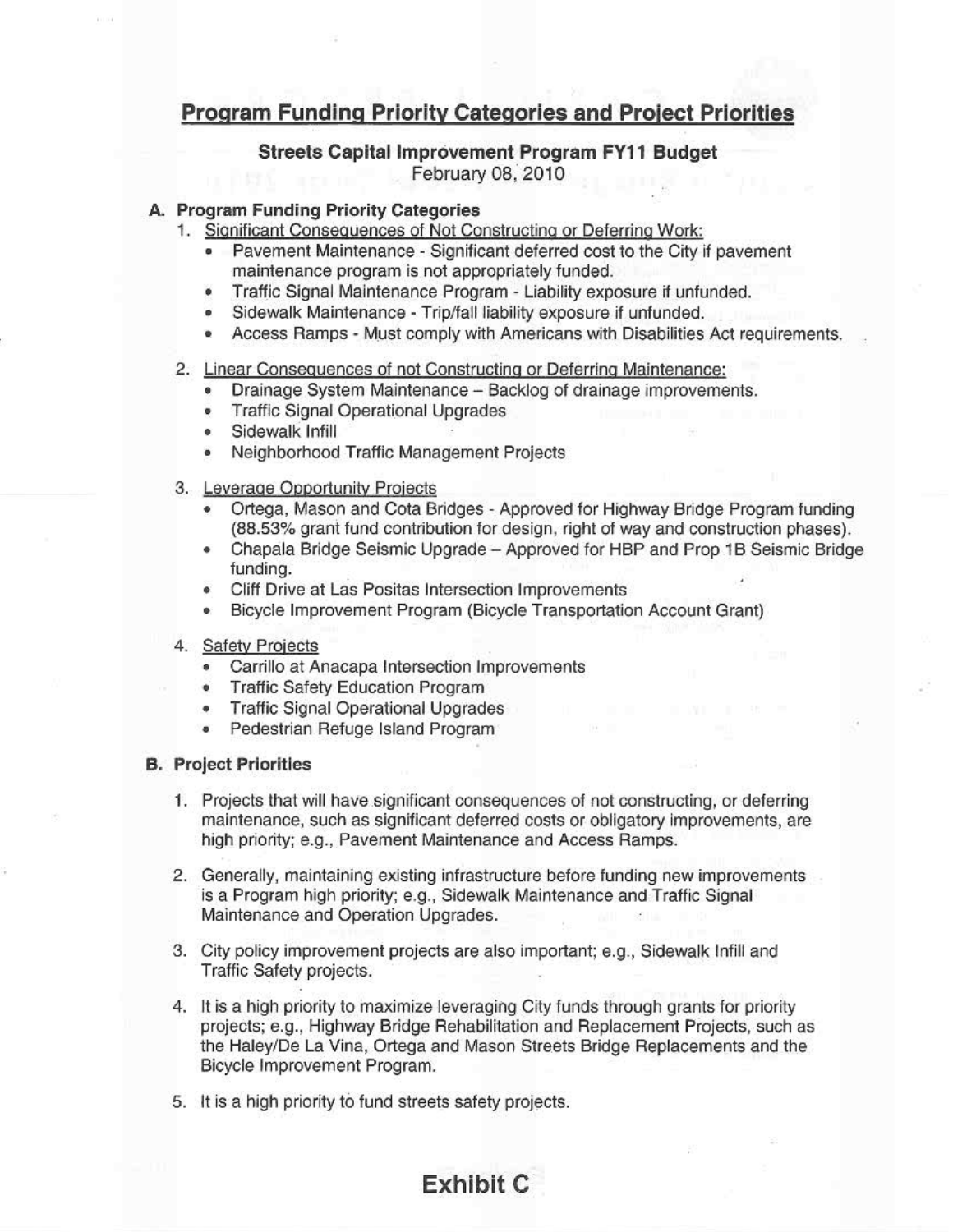

CAPITAL PROGRAM

# Capital Budget for Fiscal Year 2010

#### STREETS CAPITAL PROGRAM **Project Title**

 $\mathbb{S}^n_1 \to 0$ 

| Sidewalk Infill Program<br>Annual installation of missing sidewalk links in the citywide sidewalk network.                                                                    | \$210,100 |
|-------------------------------------------------------------------------------------------------------------------------------------------------------------------------------|-----------|
| FUNDING: Transportation Development Act (TDA) Fund - \$60,100; Measure D<br>Fund - \$150,000                                                                                  |           |
| Loma Alta Drive Sidewalk                                                                                                                                                      |           |
| City match for construction of sidewalk on Loma Alta Drive from Canon Perdido<br>Street and Coronel Drive.                                                                    | 150,000   |
| FUNDING. Measure D Fund                                                                                                                                                       |           |
| <b>Streets Resurfacing Program</b>                                                                                                                                            |           |
| Perform pavement overlay and repairs to city streets and parking lots as part of the<br>city's annual pavement maintenance program.                                           | 981,441   |
| FUNDING. Measure D Fund - \$459,984, Streets grants - \$521,457                                                                                                               |           |
| <b>Streets Engineering</b>                                                                                                                                                    |           |
| Provide ongoing engineering support to all Streets capital programs and projects,<br>including surveying, public right-of-way transactions, and automated mapping<br>updates. | 100,000   |
| <b>FUNDING: Streets Fund</b>                                                                                                                                                  |           |
| Traffic Safety and Capacity Improvement Program                                                                                                                               |           |
| Annual replacement program for traffic signals, intersections, and signage at<br>specific locations in the City.                                                              | 100,000   |
| FUNDING: Measure D Fund                                                                                                                                                       |           |
| Cabrillo Boulevard Bridge Replacement at Mission Creek                                                                                                                        |           |
| Replace the vehicular and beach-way bridge over Mission Creek on Cabrillo<br>Boulevard due to deterioration.                                                                  | 100,000   |
| <b>FUNDING, Streets Fund</b>                                                                                                                                                  |           |
| Sidewalk Repairs and Handicap Ramps                                                                                                                                           |           |
| Replace existing sidewalks that are uplifted or depressed due to tree roots or other<br>damage, and install access ramps to provide equal access to pedestrian facilities.    | 400,000   |
| <b>FUNDING: Streets Fund</b>                                                                                                                                                  |           |
| Drainage Improvements                                                                                                                                                         |           |
| Annual program to maintain, improve, and construct citywide public drainage<br>facilities.                                                                                    | 100,000   |
| FUNDING: Streets Fund                                                                                                                                                         |           |

**Exhibit D**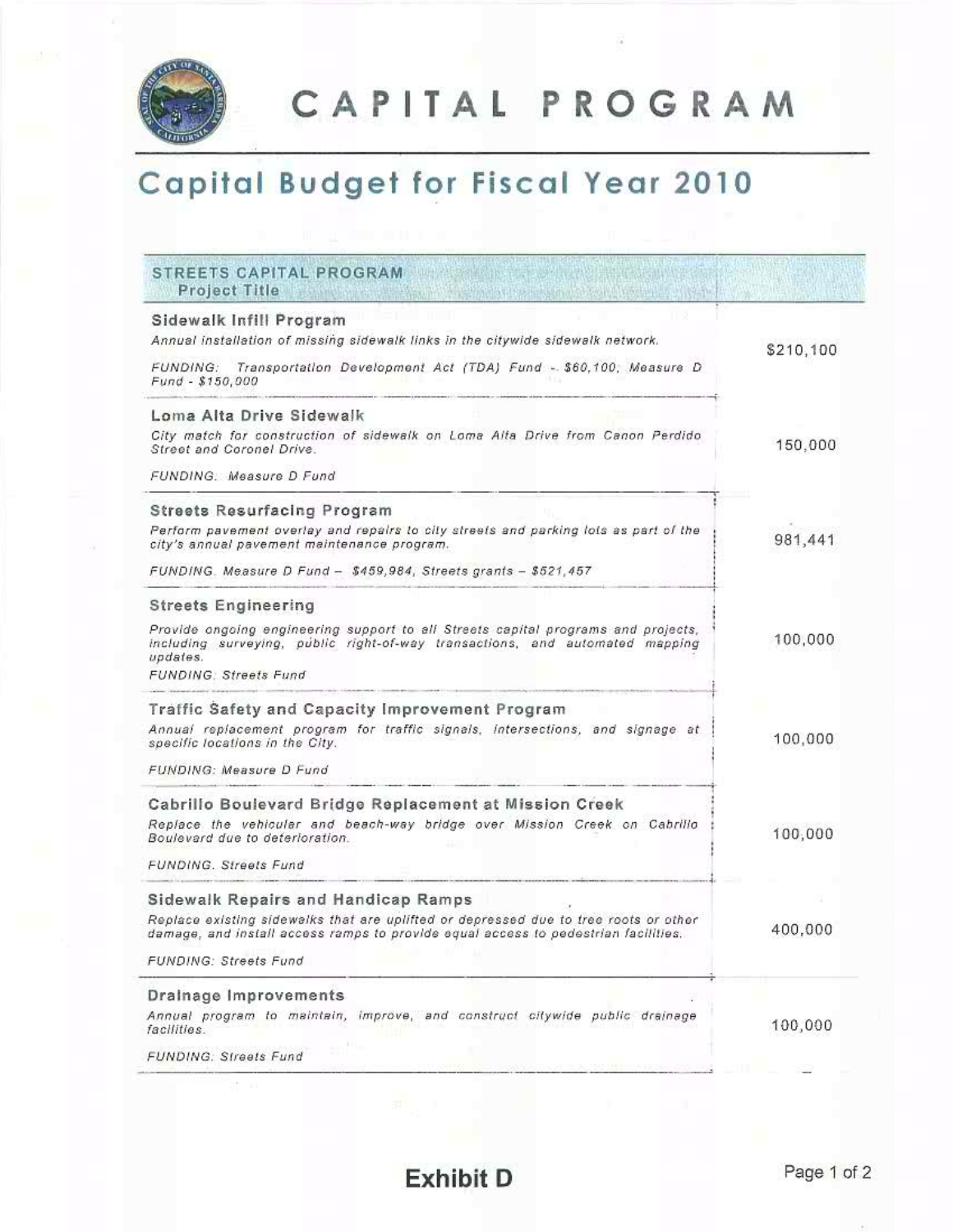

CAPITAL PROGRAM

# **Capital Budget for Fiscal Year 2010**

#### School Zone Safety Improvements Improve traffic safety in school zones through improved signage, pavement markings, and other traffic calming devices to reduce speeding and unsafe behavior 100,000 in school zones. FUNDING: Measure D Fund Ortega Street at Mission Creek Bridge Replacement To replace this structurally deficient bridge and increase the water conveyance of the bridge over Mission Creek at Ortega Street. This is in coordination with the 150,000 Lower Mission Creek Flood Control Project **FUNDING: Streets Fund** Las Positas Road at Cliff Drive Intersection Improvement To improve the intersection of Las Positas Road and Cliff Drive. The funding 100,000 application was approved as a roundabout or a traffic signal system. FUNDING: Measure D Fund Highway 225 Relinquishment Improvements Improvements to Cliff Drive and Las Positas Road pertaining to the relinquishment 100,000 to the City from Caltrans. FUNDING. Measure D Fund 101 Operational Improvements This project involves staff time to coordinate with Caltrans inspection during 100,000 construction of the Highway Improvement project FUNDING. Streets Fund Chapala/Yanonali Bridge Seismic Retrofit Modify existing bridge at Chapala and Yanonall to meet Caltrans seismic 100.000 requirements. FUNDING: Streets Fund x **Bridge Preventative Maintenance** Annual program to complete work recommended in Caltrans bridge. 100,000 FUNDING: Measure D Fund Sycamore Creek Channel Improvements Improve the capacity of Sycamore Creek from Highway 101 to Indio Muerto. It is 447.000 consistent with the Flood Control Capacity Plan for Sycamore Creek. FUNDING. Streets Fund

Total Streets Capital Program

\$3.338,541